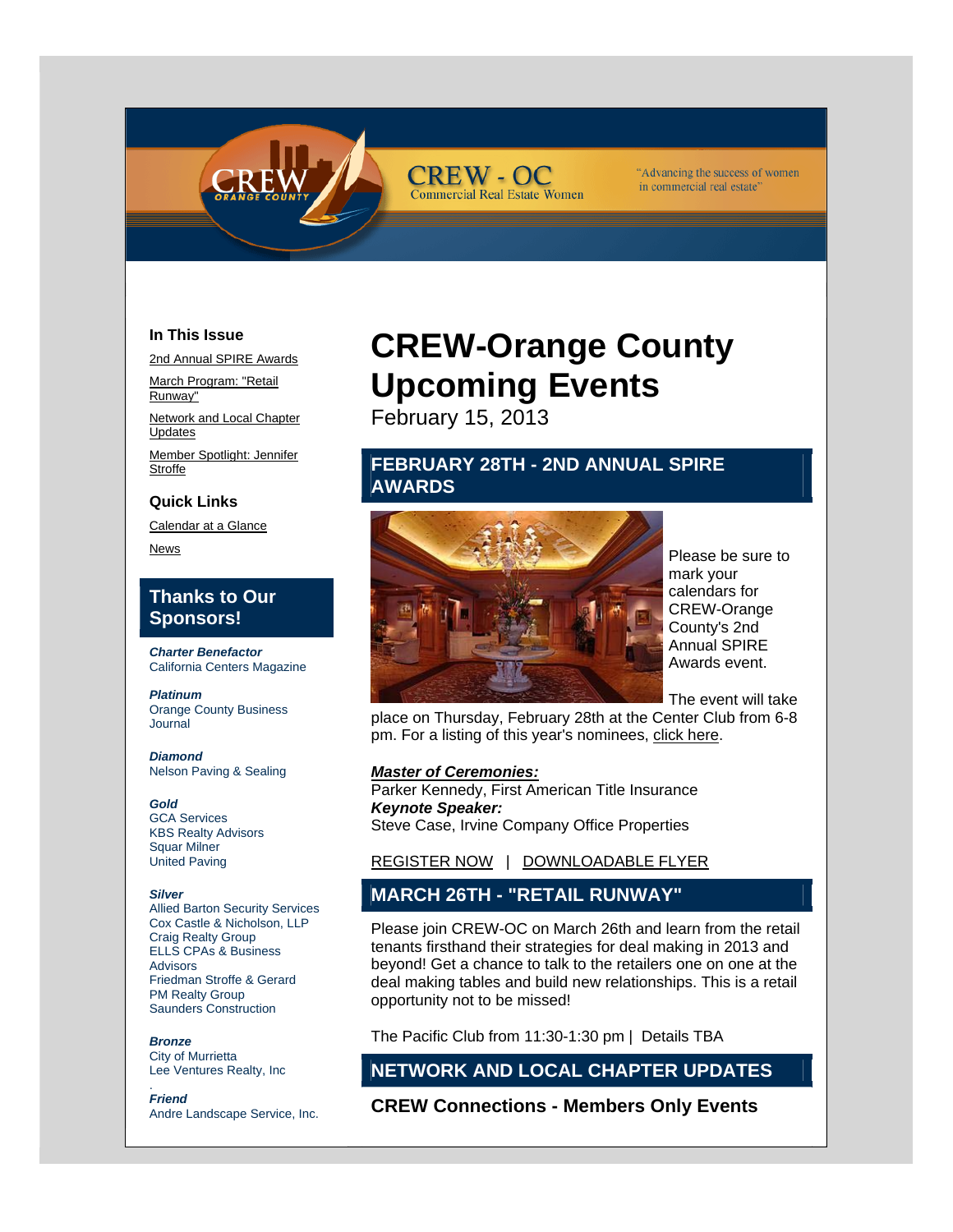#### Platinum Storage

#### *Vendor*

Able Services Arborwell CapitalAEC.com Citizens Business Bank Critical Environments Dunn Edwards Mission Landscape Pivot Interiors

## **February 26th - Lunch**

The next CREW connections event will take place on Tuesday, February 26th at 11:30 am in the Costa Mesa area.

CREW members will receive an email with details and the registration contact. If you are a member and have not received the information, please email the CREW-Orange County office info@crew-oc.org.

## **March 14th - Enhance & Elevate Your Personal Brand**

Join us for Professional Head-Shots, Wine & Appetizers at Greg Porter Photography Studio. A professional makeup artist will prepare you for your shoot. Space is limited. **Cost: \$48.**

**\*\*NOTE**: Payment must be submitted at the time of registration. Visit www.crew-oc.org, click on "Members Only" and then log-in to sign up for this event.

# **SPOTLIGHTS**



#### **Member Spotlight**

Jennifer is a real estate attorney at Friedman Stroffe & Gerard P.C ("FSG"). Prior to joining the FSG, Jennifer was an associate attorney with the Los Angeles offices of Latham & Watkins LLP, a type of big firm background that is typical for most attorneys at FSG. For over 10 years, Jennifer has represented clients ranging from local startups to public companies through numerous complex real estate transactions. Specifically, Jennifer works with

current and potential property owners, landlords/tenants, brokers, general and subcontractors and investors to achieve their business goals, target and solve their business issues.

Jennifer is actively involved in CREW-OC and recently finished her term as 2012 President of CREW-OC. She is now the acting Past-President on the executive board of directors and previously acted as the director of sponsorship and chairperson of CREW Careers. Jennifer has participated on CRE panels and in CRE awards programs. Jennifer received her JD from Boalt Hall (Berkeley), MA from Michigan State and her BA from UCSB. Jennifer was a four year starter on the nationally ranked NCAA Division I Women's Volleyball Teams for both UC Santa Barbara and Michigan State University and was recognized nationally as All Big West and Academic All-American. Jennifer currently enjoys boating, wakeboarding and just having fun!